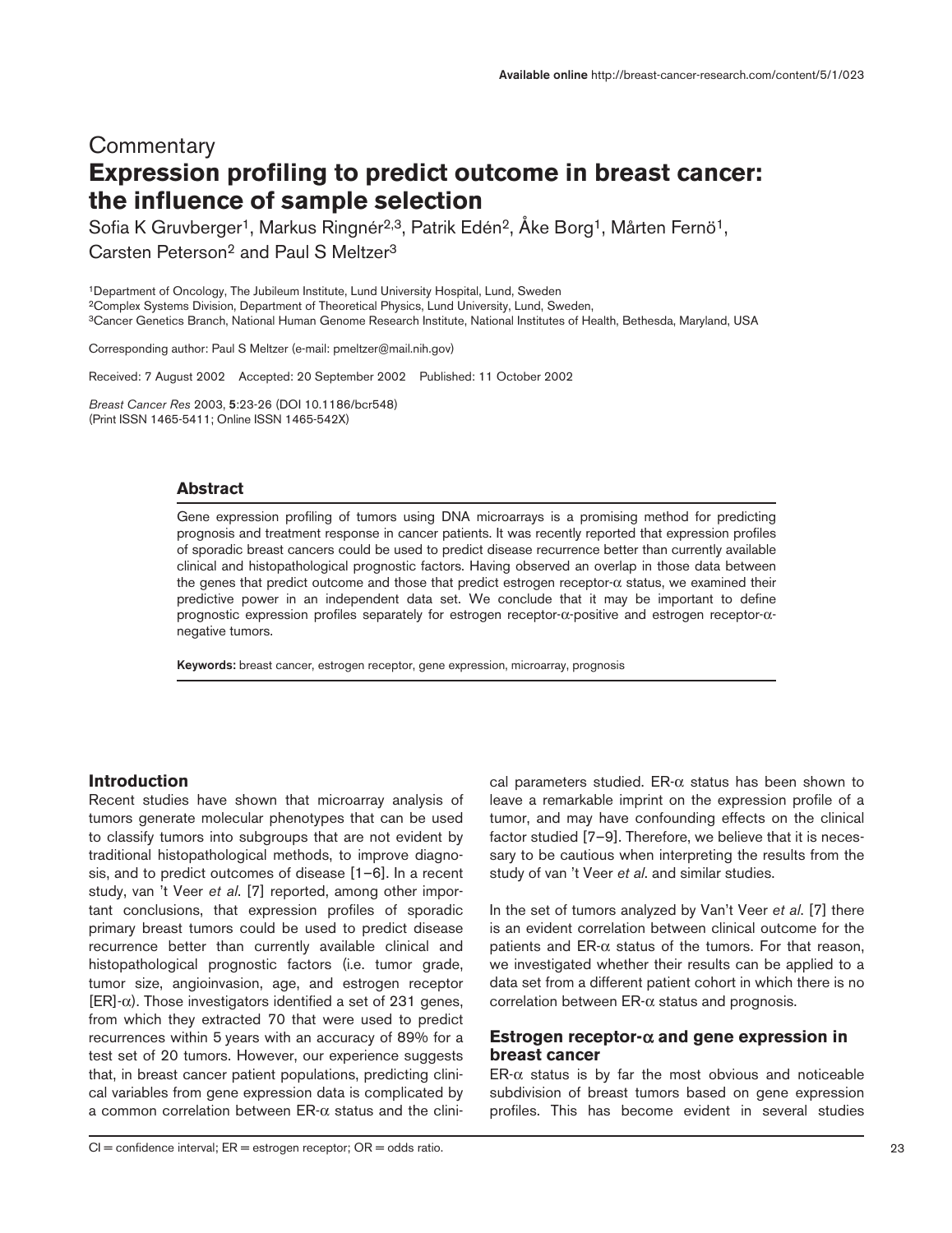[4,7–9]. In a previous study [8] we used the gene expression profiles of 47 tumors and artificial neural networks to generate a prediction model based on the 100 highest ranked discriminator genes that could accurately predict the ER- $\alpha$  status of 11 breast tumors from an independent test set. Furthermore, we found that sets of genes much further down our ranked list still carried substantial information about ER-α status. Using a similar approach, West *et al*. [9] also succeeded in predicting the ER-α status of a set of breast tumors. In their study, van 't Veer *et al*. [7] also found that the main subdivision of tumors by unsupervised clustering was into two groups based on  $E R$ -α status. Indeed, there is considerable overlap between the genes that discriminate ER-α status in their data and those that were reported by us and by West *et al*. In addition, van't Veer *et al*. also found that as many as 2460 genes (out of 24,479 included in their arrays) carried information on  $ER-\alpha$  status, confirming our finding that a large number of genes expressed in breast tumors are associated with ER-α status.

## **Prediction of prognosis from gene expression profiles**

In the study by van 't Veer *et al*. [7], disease recurrence was better predicted using the expression signature of 70 identified genes as compared with currently available clinical and histopathological prognostic factors (tumor grade, tumor size, angioinvasion, age, and  $ER-α$  status). We investigated the expression of approximately 7000 genes in a patient cohort of 44 primary breast tumors (size 20–50 mm, from lymph node-negative patients all treated with adjuvant tamoxifen). In contrast to the findings of van 't Veer *et al*., we could not predict relapse with statistical confidence. The tumors we studied were selected to comprise four nearly equal sized groups: ER-α-positive or ER-α-negative, each subdivided into good (no distant metastases within a follow-up period of 5–11 years, median 8.0 years) and poor (distant metastases within 6 years, median 2.6 years) prognosis groups (Fig. 1). Using either artificial neural networks [5,8] or the signal-tonoise statistic [1] and random permutation tests, we were unable to develop a statistically reliable outcome classifier in these data. This may suggest that, because ER-α-positive and  $ER-α$ -negative tumors have such distinct expression profiles, the molecular pathways that are characteristic of the aggressive tumors within these two groups may not overlap to a substantial degree. Hence, it would probably be beneficial for those two groups to be considered separately when predicting prognosis on the basis of gene expression profiles. Unfortunately, such an analysis could not be performed satisfactorily in this data set because the number of tumors in the  $ER-\alpha$  subgroups was too low. Additionally, it should be noted that the effect of ER-α status on outcome might be even more pronounced in this data set because the patients received endocrine treatment after primary surgical resection.

**Figure 1**

|     | M+ | M- |    |
|-----|----|----|----|
| ER+ | 12 | 8  | 20 |
| ER- | 12 | 12 | 24 |
|     | 24 | 20 |    |

The distribution of clinical characteristics in our 44 sporadic breast tumors. Estrogen receptor-α status is denoted as ER+ and ER–. Clinical outcome for the patients is represented by M+ (distant recurrences within 6 years) and M– (no recurrences within a follow-up period of at least 5 years). Microarray data were generated as described by Gruvberger *et al*. [8].

Furthermore, we investigated whether the outcome predictor gene set generated by van 't Veer *et al*. [7] could be applied to our patient cohort. We found that none of the outcome predictor genes identified by those investigators, which were also represented in our array data (58 out of 231), was a significant outcome discriminator ( $\alpha$  < 0.01; as performed in Allander *et al.* [10]) in our material. In order to verify that the 58 genes still had significant predictive power in the dataset reported by van 't Veer *et al*., we used their 'leave one out' supervised classification method in their data and found that these 58 genes still discriminated the two prognostic classes (odds ratio [OR] = 5.7, 95% confidence interval [CI] 2.1–15; *P* = 0.0007 [Fisher's exact test]), whereas no discrimination was seen in our data (OR = 1.9, 95% CI 0.5–6;  $P = 0.4$ ). We used multidimensional scaling analysis to illustrate these results (Fig. 2).

Intriguingly, for the training set of 58 sporadic tumor samples that van 't Veer *et al*. [7] analyzed, their supervised ER-α predictor gene set also had predictive power for outcome (OR = 3.7, 95% CI 1.3-11;  $P = 0.02$ ), perhaps owing to the predominance (80%) of ER-α-positive tumors in the good prognosis group (Fig. 3). Likewise, in their independent test set, all of the tumors with a good prognosis were ER-α-positive except one (86%; Fig. 4). In addition, 71% of the 231 prognostic genes identified by van 't Veer *et al.* were also listed by them as ER-α status reporter genes, confirming an overlap between the predictors of prognosis and ER-α status. It is important to note, however, that they were able to achieve better prognostic predictions using the 231 selected genes ( $OR = 15$ , 95%) CI 4–56;  $P = 0.000004$  than with the ER- $\alpha$  predictor gene set. Nevertheless, we believe that the correlation between prognosis and ER-α status in samples reported by van 't Veer *et al*. (Figs 3 and 4) might have led to the selection of a prognostic gene set that may not be broadly applicable to other breast tumor cohorts in which no correlation between  $ER-α$  status and prognosis exists.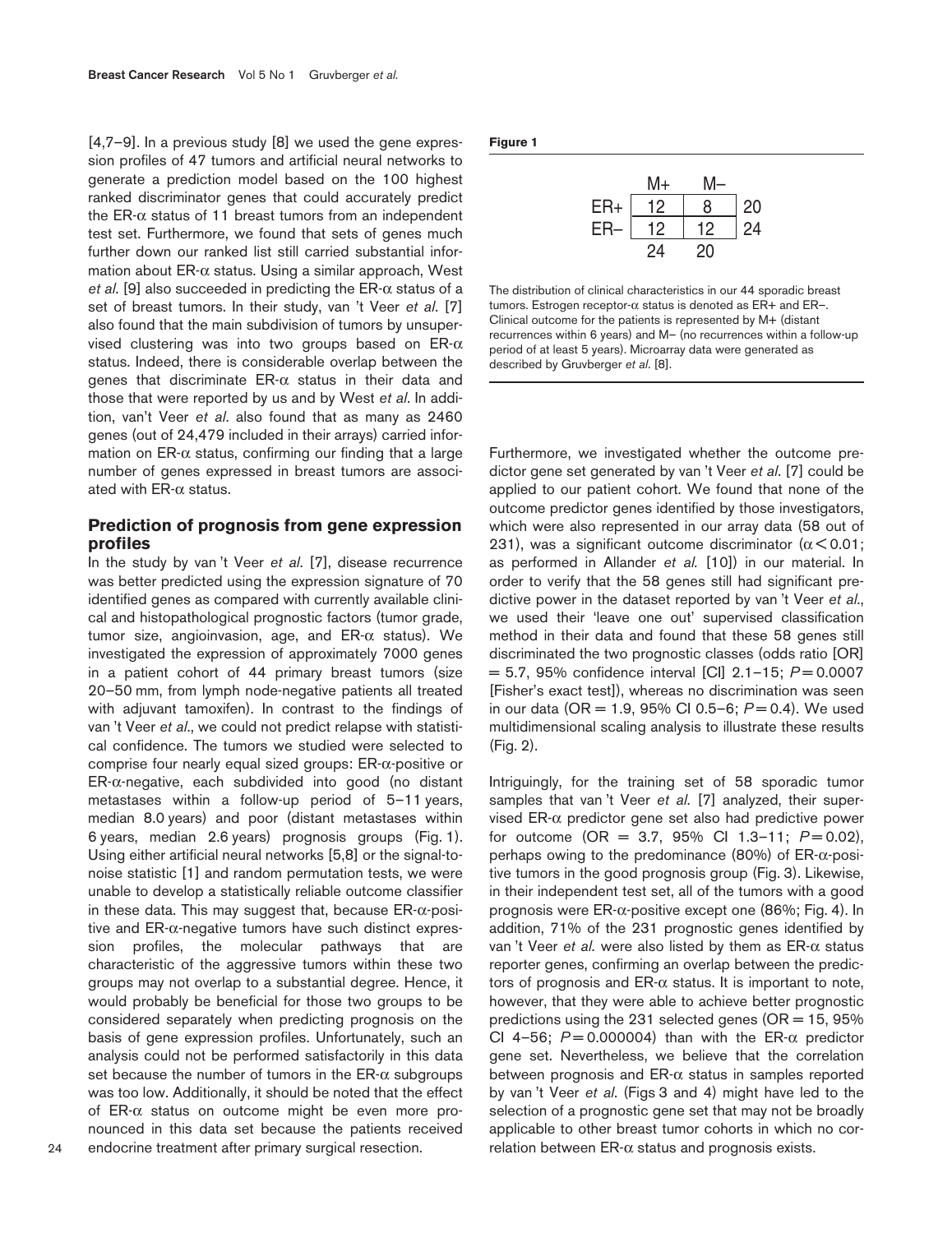

Multidimensional scaling (MDS) clustering of gene expression data from breast tumors using 58 out of 231 genes from the outcome predictor gene set identified by van 't Veer *et al*. [7] that were also included in our array analysis. These genes retain their predictive value in those data but not in our independent patient sample. **(a)** Fifty-eight primary breast tumors (training set) from the study by van't Veer *et al.* and **(b)** 44 from our array study are plotted. Tumors with a poor prognosis (distant recurrences within 6 years) are colored blue and tumors with a good prognosis (no recurrences within a follow-up period of 5–14 years) are orange. MDS displays the position of each tumor sample in a three-dimensional euclidean space, with the distance between the samples reflecting their approximate degree of correlation [11].

### **Conclusion**

Most breast cancer gene expression studies to date have examined limited sample numbers and tend not to have sufficient power to allow analysis within standard clinicopathologically defined subsets. Moreover, the majority of

|--|--|

|       | M+  | M  |    |
|-------|-----|----|----|
| $ER+$ | 21  | 35 | 59 |
| ER-   | 13  | 9  | 19 |
|       | 34. | 44 |    |

The distribution of clinical characteristics of the 78 sporadic breast tumors used in the training/validation set in the study by van 't Veer *et al*. [7]. Estrogen receptor-α status is denoted as ER+ and ER–. Clinical outcome for the patients is represented by M+ (distant recurrences within 5 years) and M– (no recurrences within a follow-up period of at least 5 years).

#### **Figure 4**



The distribution of clinical characteristics of the 19 sporadic breast tumors used as an independent test set in the study by van't Veer *et al*. [7]. Estrogen receptor- $\alpha$  status is denoted as ER+ and ER-. Clinical outcome for the patients is represented by M+ (distant recurrences within 5 years) and M– (no recurrences within a follow-up period of at least 5 years).

breast cancer patients today receive some form of postoperative treatment (radiation, endocrine and/or chemotherapy) that influences the clinical course and significance of prognostic factors. In general, there are risks inherent in the development of a prognostic classifier from a sample set comprised of patients who are heterogeneous for clinicopathological variables of known prognostic significance. Although the resulting predictive classifier may accurately describe the sample set used for its development, that result may merely reflect the influence of known prognostic variables on gene expression, and it may fail when applied to an independent test set containing patients who are indistinguishable on the basis of all standard clinical and pathological markers, but who still differ in terms of outcome. Although it is still of great importance to gain an understanding of which patterns of gene expression are linked to known variables such as  $ER-\alpha$  status, studies should be designed to reveal rather than obscure these links, and to uncover any potential gene expression patterns that predict outcome within uniform groups. If microarray based prognostic tools are to become widely used in the clinical setting, then additional studies must be conducted that seek and independently validate prognostic information in larger sample sets, which are carefully selected and matched with respect to known prognostic variables, such as  $ER-\alpha$  status and therapy.